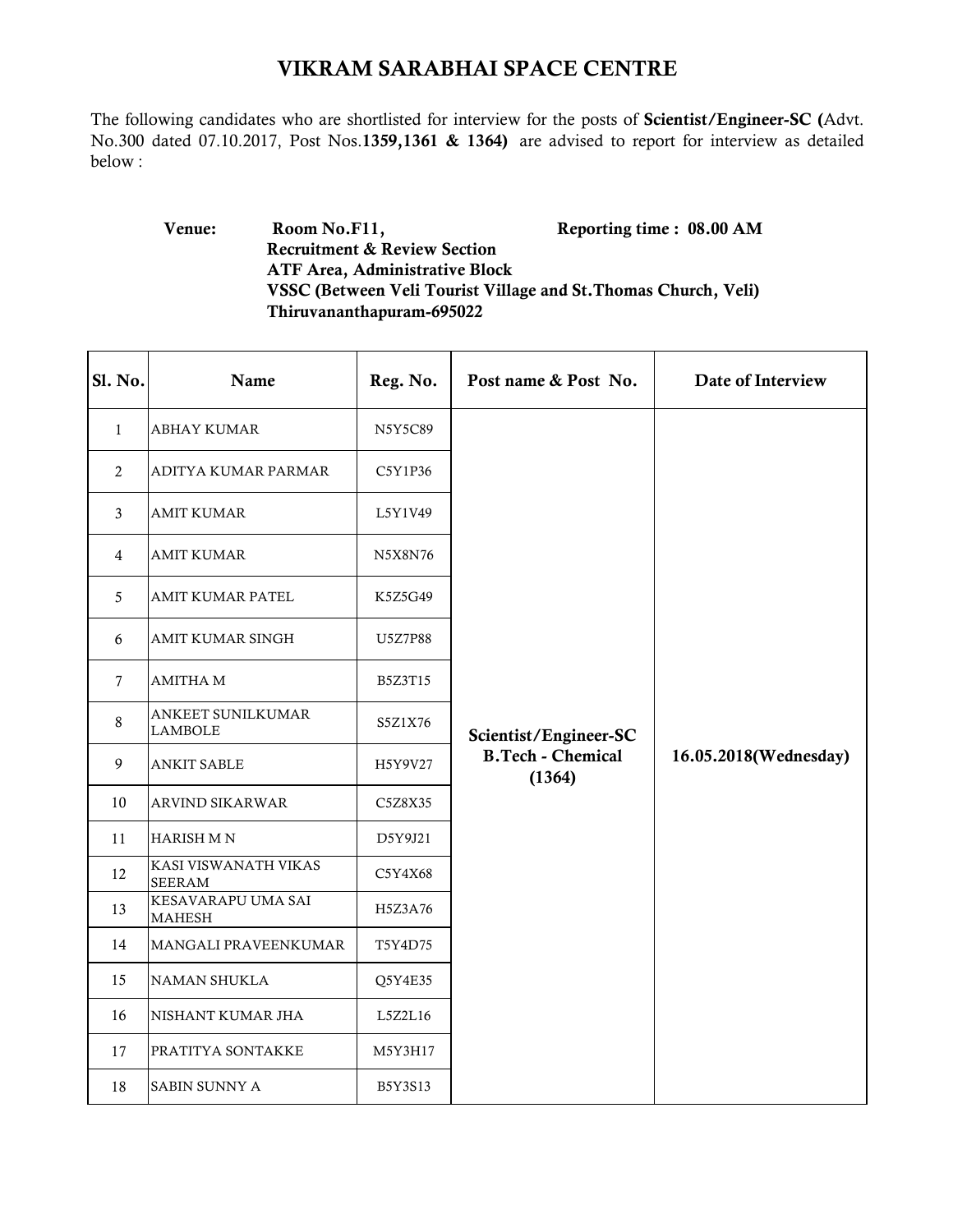| Sl. No.        | Name                  | Reg. No. | Post name & Post No.                                        | Date of Interview     |
|----------------|-----------------------|----------|-------------------------------------------------------------|-----------------------|
| 19             | SHARIQUE              | V5Y3U78  | Scientist/Engineer-SC<br><b>B.Tech - Chemical</b><br>(1364) | 16.05.2018(Wednesday) |
| 20             | SHIVAM SONI           | S5X7T16  |                                                             |                       |
| 21             | SHRADHA KHANDUJA      | U5Z4Z59  |                                                             |                       |
| 22             | SHRAVAN H             | J5Z3L62  |                                                             |                       |
| 23             | SONU YADAV            | T5Z7C85  |                                                             |                       |
| 24             | SUSHEEL BHARDWAJ      | Q5Y1G73  |                                                             |                       |
| 25             | TALARI MANIKANTA      | M5Z3Q48  |                                                             |                       |
| 26             | UJJWAL KABIR          | E5Y2J79  |                                                             |                       |
| 27             | VISHNU MC             | S5Y8M63  |                                                             |                       |
| $\mathbf{1}$   | ABEY S PUNNACKUDY     | T5Y8X23  |                                                             | 17.05.2018(Thursday)  |
| $\overline{c}$ | ABHAY KUMAR           | T5Y4C33  |                                                             |                       |
| 3              | ABIR LAL BOSE         | V5Z8L72  |                                                             |                       |
| 4              | AKSHAI JOSEPH         | V5Y9S99  |                                                             |                       |
| 5              | AKSHAY PRABHAKAR      | Q5Y6U61  |                                                             |                       |
| 6              | AMALA J               | U5Y3N58  |                                                             |                       |
| 7              | ANIRUDH NARAYANAN     | R5Y1D79  |                                                             |                       |
| 8              | ANJU J                | V5Y4G35  |                                                             |                       |
| 9              | ANJU SHEBA MATHEW     | G5Z7Y88  | Scientist/Engineer-SC                                       |                       |
| 10             | ARUN SHAJI            | R5Z2P82  | <b>B.Tech - Chemical</b>                                    |                       |
| 11             | ASWATHY MOHAN A       | Q5Z1G51  | (1364)                                                      |                       |
| 12             | CHUKKALA MADHURI      | R5Y5W47  |                                                             |                       |
| 13             | <b>DIVYA VATS</b>     | W5Y8K28  |                                                             |                       |
| 14             | <b>JANARDAN SINGH</b> | R5Z8F19  |                                                             |                       |
| 15             | JUTURU RADHESHYAM     | W5Y9T97  |                                                             |                       |
| 16             | KULDEEP KATIYAR       | L5Z8E71  |                                                             |                       |
| 17             | KUSUM YADAV           | W5Y3Q23  |                                                             |                       |
| 18             | MANISH KUMAR PR       | R5X8T88  |                                                             |                       |
| 19             | MANVENDRA SINGH       | T5X9M19  |                                                             |                       |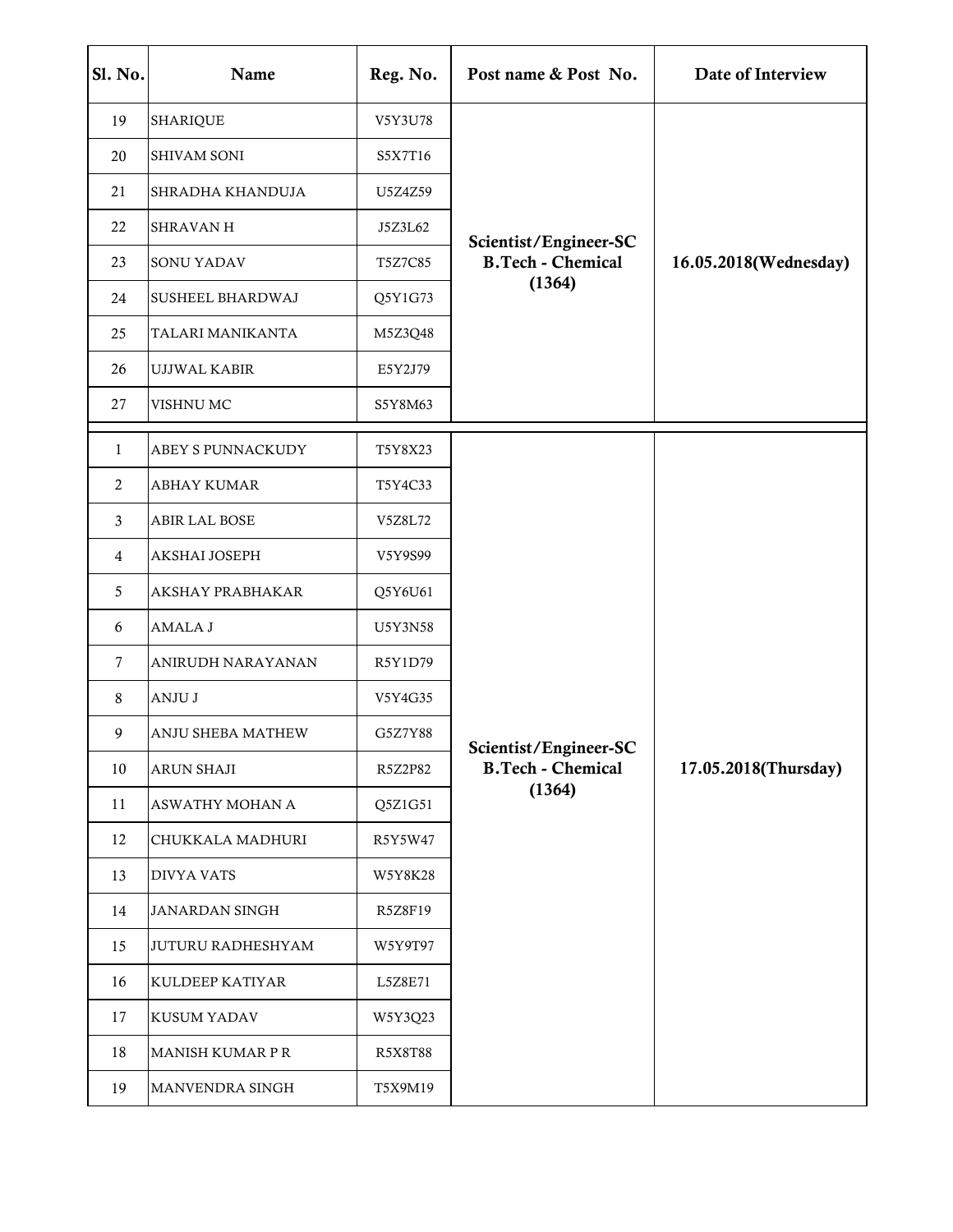| Sl. No.        | Name                                       | Reg. No. | Post name & Post No.                                        | Date of Interview    |
|----------------|--------------------------------------------|----------|-------------------------------------------------------------|----------------------|
| 20             | NISHANTH GR                                | P5Y1K38  |                                                             |                      |
| 21             | PRASHUN PRADEEP                            | H5Z8W55  | Scientist/Engineer-SC<br><b>B.Tech - Chemical</b><br>(1364) | 17.05.2018(Thursday) |
| 22             | RAVI TEJA KUNCHAM                          | V5Z1V61  |                                                             |                      |
| 23             | S HARISANKAR                               | V5Z6B13  |                                                             |                      |
| 24             | SHIVSHANKAR PRASAD                         | L5Y1W21  |                                                             |                      |
| 25             | <b>SHYAM S NAIR</b>                        | F5Y7F39  |                                                             |                      |
| 26             | VURA CHAITANYA                             | J5Z8W61  |                                                             |                      |
| 27             | YEDUKRISHNAN M                             | J5Z3S65  |                                                             |                      |
| 28             | YERNAIDU LANKI                             | S5X9R62  |                                                             |                      |
| $\mathbf{1}$   | <b>AJAY S KARNAVAR</b>                     | S5Z6E57  |                                                             |                      |
| $\overline{2}$ | <b>ALPHY THOMAS</b>                        | C5Y2F69  |                                                             |                      |
| $\mathbf{3}$   | <b>AMAL G S</b>                            | F5Z9M47  | Scientist/Engineer-SC                                       | 18.05.2018(Friday)   |
| $\overline{4}$ | <b>AMRUTHA MOHAN</b>                       | D5Y2X75  |                                                             |                      |
| 5              | <b>APARNA A M</b>                          | Q5Y8M72  |                                                             |                      |
| 6              | CHHAYAKANTA ACHARYA                        | C5Y1U41  |                                                             |                      |
| $\overline{7}$ | DUGGIRALA NAGA SAI<br><b>HEMANTH KUMAR</b> | T5Y7P87  |                                                             |                      |
| 8              | MOHAMED ISMAIL OU                          | D5Y4L78  |                                                             |                      |
| 9              | NIMMI C SEKHAR                             | M5Y6M75  | <b>M.Tech - Chemical</b><br>(1359)                          |                      |
| 10             | <b>PUJA DEY</b>                            | R5Y2K98  |                                                             |                      |
| 11             | <b>RISHA RAJU</b>                          | E5Z7P45  |                                                             |                      |
| 12             | <b>SONAL MAHESHWARI</b>                    | R5X7Q92  |                                                             |                      |
| 13             | <b>SREELAKSHMY K</b>                       | K5Y7C36  |                                                             |                      |
| 14             | <b>SRUTHY C</b>                            | N5Z5Z63  |                                                             |                      |
| 15             | VIKRANT VARSHNEY                           | V5Y2K82  |                                                             |                      |
| 16             | ZAKIR HUSSAIN                              | L5Y1Q96  |                                                             |                      |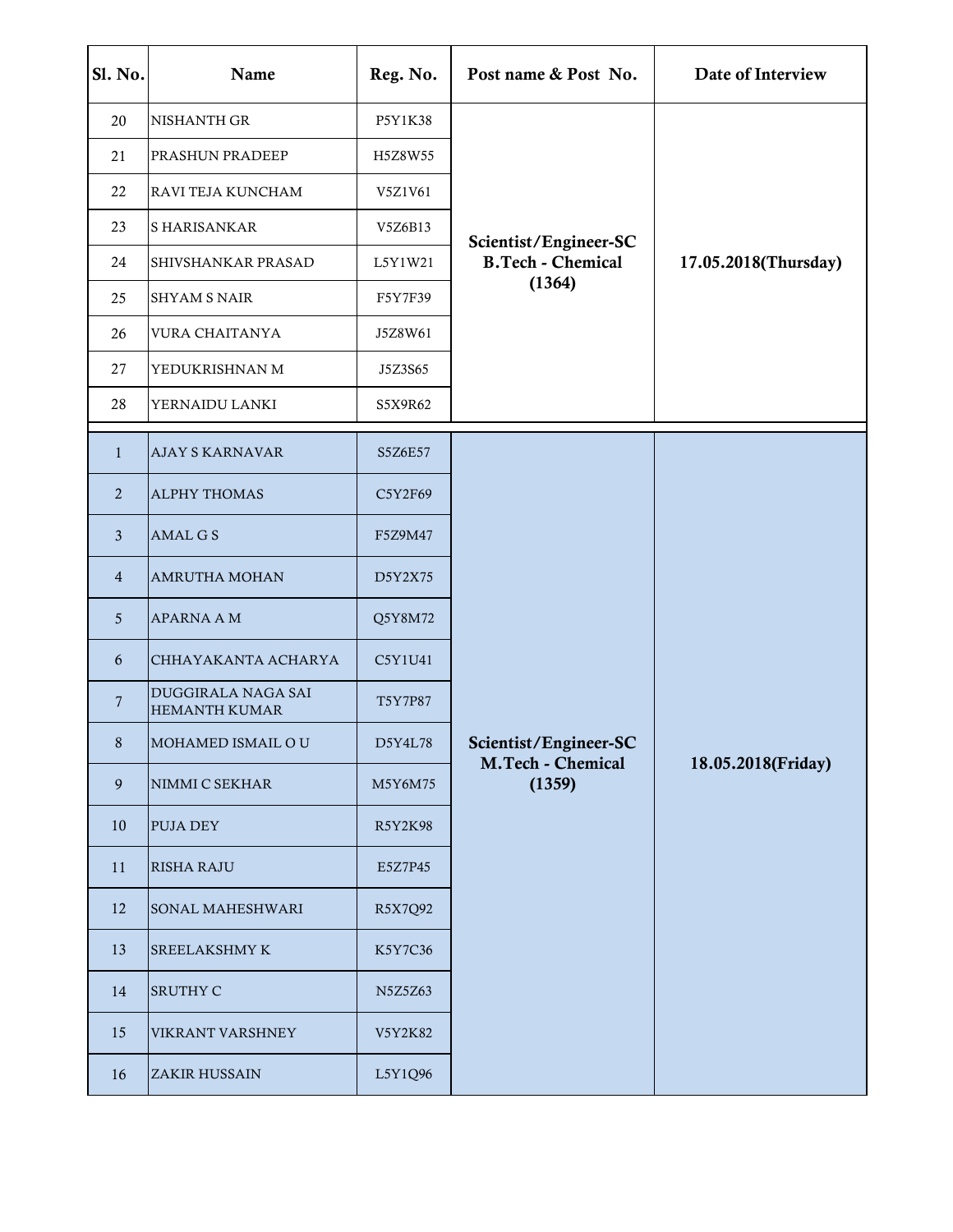| <b>Sl. No.</b> | Name                            | Reg. No.       | Post name & Post No.                                                   | Date of Interview   |
|----------------|---------------------------------|----------------|------------------------------------------------------------------------|---------------------|
| $\mathbf{1}$   | AJAY KUMAR JANA                 | Q5Z7N68        |                                                                        | 21.05.2018(Monday)  |
| 2              | <b>AMITAVA GIRI</b>             | R5X8Z86        |                                                                        |                     |
| 3              | ATHIRA ASHOKAN                  | V5Z7C77        |                                                                        |                     |
| 4              | <b>CHANDRAIAH M</b>             | <b>N5Z2A58</b> |                                                                        |                     |
| 5              | CHANDRAMOULI GHOSH              | G5Z3A18        |                                                                        |                     |
| 6              | DEEP JYOTI DAS                  | N5X8T66        |                                                                        |                     |
| 7              | E NARESH                        | J5Z3D46        |                                                                        |                     |
| 8              | <b>INNAIAH KUMAR POLANKI</b>    | H5Y9C59        |                                                                        |                     |
| 9              | INTIVENUKA MOHANARAO            | K5Y4E14        | Scientist/Engineer-SC<br>M.Sc Chemistry/Applied<br>Chemistry           |                     |
| 10             | JAYANTHY S PANICKER             | B5Z7B12        |                                                                        |                     |
| 11             | PATSAMATLA SATISHRAJU           | V5Z6Q27        |                                                                        |                     |
| 12             | PAVANKUMAR<br>CHEEMALAMARRI     | P5X8Q71        | (1361)                                                                 |                     |
| 13             | PUNEET KUMAR SINGH              | K5Y7B43        |                                                                        |                     |
| 14             | RAMAKRISHNA<br>SUKAMANCHI       | W5Z7D52        |                                                                        |                     |
| 15             | SIVA RAMA KRISHNA V             | F5Y6J88        |                                                                        |                     |
| 16             | SOUMITRA JANA                   | J5Y1A65        |                                                                        |                     |
| 17             | SREE REMYATS                    | H5Z1Y81        |                                                                        |                     |
| 18             | SUKRITI SINGH                   | S5Y5Z21        |                                                                        |                     |
| 19             | <b>SUNIL KUMAR</b>              | J5Y3L71        |                                                                        |                     |
| 20             | <b>SYAM S NAIR</b>              | <b>B5Z6U38</b> |                                                                        |                     |
| 21             | VIJAYASREE HARIDAS              | C5Z8F83        |                                                                        |                     |
| 22             | VISHWESH DUTT AWASTHI           | D5Z3S13        |                                                                        |                     |
| $\mathbf{1}$   | ABHISHEK KUMAR PATHAK           | V5Z8W29        | Scientist/Engineer-SC<br>M.Sc Chemistry/Applied<br>Chemistry<br>(1361) | 22.05.2018(Tuesday) |
| $\overline{2}$ | ADAPA ANUKUMAR                  | T5Z6J68        |                                                                        |                     |
| 3              | ADIMOOLM GANGA<br><b>MAHESH</b> | E5X8K72        |                                                                        |                     |
| $\overline{4}$ | ARPPITHA B S                    | E5Y8D33        |                                                                        |                     |